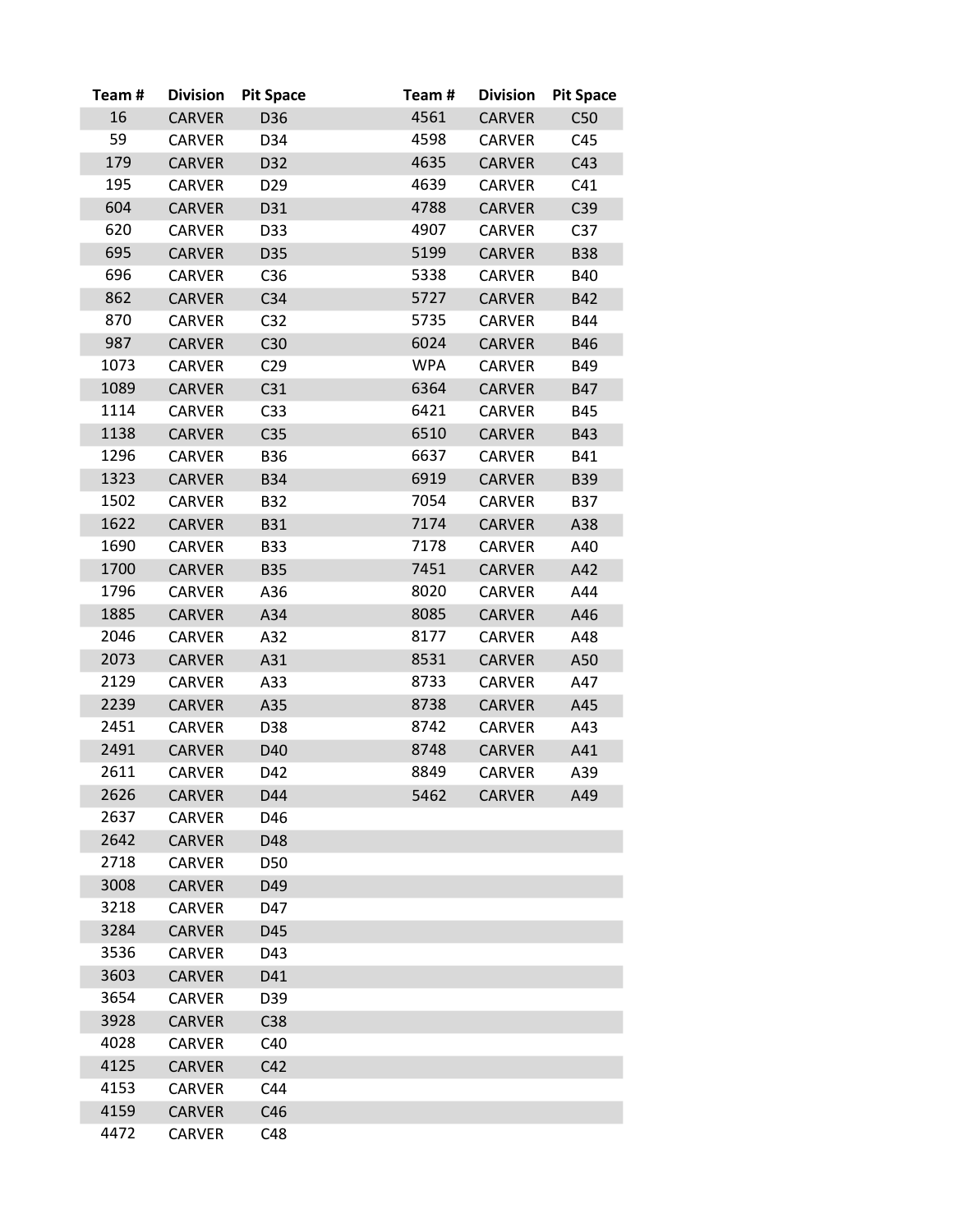| Team# | <b>Division</b> | <b>Pit Space</b> | Team#      | <b>Division</b> | <b>Pit Space</b> |
|-------|-----------------|------------------|------------|-----------------|------------------|
| 11    | <b>HOPPER</b>   | J36              | 4499       | <b>HOPPER</b>   | J49              |
| 148   | <b>HOPPER</b>   | J34              | 4522       | <b>HOPPER</b>   | J47              |
| 177   | <b>HOPPER</b>   | J32              | 4592       | <b>HOPPER</b>   | J45              |
| 180   | <b>HOPPER</b>   | <b>J30</b>       | 4911       | <b>HOPPER</b>   | J43              |
| 201   | <b>HOPPER</b>   | J29              | 4926       | <b>HOPPER</b>   | J41              |
| 302   | <b>HOPPER</b>   | J31              | 5006       | <b>HOPPER</b>   | J39              |
| 488   | <b>HOPPER</b>   | <b>J33</b>       | 5216       | <b>HOPPER</b>   | 138              |
| 494   | <b>HOPPER</b>   | J35              | 5454       | <b>HOPPER</b>   | 140              |
| 525   | <b>HOPPER</b>   | 136              | 5505       | <b>HOPPER</b>   | 142              |
| 597   | <b>HOPPER</b>   | 134              | 5806       | <b>HOPPER</b>   | 144              |
| 624   | <b>HOPPER</b>   | 132              | 5817       | <b>HOPPER</b>   | 146              |
| 829   | <b>HOPPER</b>   | 130              | 6036       | <b>HOPPER</b>   | 148              |
| 1111  | <b>HOPPER</b>   | 129              | 6135       | <b>HOPPER</b>   | 150              |
| 1156  | <b>HOPPER</b>   | 131              | 6420       | <b>HOPPER</b>   | 145              |
| 1339  | <b>HOPPER</b>   | 133              | 6424       | <b>HOPPER</b>   | 143              |
| 1538  | <b>HOPPER</b>   | 135              | 6998       | <b>HOPPER</b>   | 141              |
| 1574  | <b>HOPPER</b>   | H36              | 7021       | <b>HOPPER</b>   | 139              |
| 1625  | <b>HOPPER</b>   | H34              | 7153       | <b>HOPPER</b>   | 137              |
| 1678  | <b>HOPPER</b>   | H32              | 7315       | <b>HOPPER</b>   | H38              |
| 1706  | <b>HOPPER</b>   | H30              | 7617       | <b>HOPPER</b>   | H40              |
| 1807  | <b>HOPPER</b>   | H <sub>28</sub>  | 7848       | <b>HOPPER</b>   | H42              |
| 2052  | <b>HOPPER</b>   | H <sub>27</sub>  | 8037       | <b>HOPPER</b>   | H44              |
| 2135  | <b>HOPPER</b>   | H <sub>29</sub>  | 8159       | <b>HOPPER</b>   | H46              |
| 2202  | <b>HOPPER</b>   | H31              | <b>WPA</b> | <b>HOPPER</b>   | H49              |
| 2252  | <b>HOPPER</b>   | H33              | 8575       | <b>HOPPER</b>   | H47              |
| 2443  | <b>HOPPER</b>   | H35              | 8701       | <b>HOPPER</b>   | H45              |
| 2502  | <b>HOPPER</b>   | G36              | 8739       | <b>HOPPER</b>   | H43              |
| 2614  | <b>HOPPER</b>   | G34              | 8745       | <b>HOPPER</b>   | H41              |
| 2767  | <b>HOPPER</b>   | G32              | 8825       | <b>HOPPER</b>   | H39              |
| 2771  | <b>HOPPER</b>   | G30              | 8822       | <b>HOPPER</b>   | H37              |
| 2832  | <b>HOPPER</b>   | G28              |            |                 |                  |
| 2839  | <b>HOPPER</b>   | G26              |            |                 |                  |
| 2883  | <b>HOPPER</b>   | G24              |            |                 |                  |
| 2905  | <b>HOPPER</b>   | G23              |            |                 |                  |
| 2976  | <b>HOPPER</b>   | G <sub>25</sub>  |            |                 |                  |
| 2992  | <b>HOPPER</b>   | G27              |            |                 |                  |
| 3128  | <b>HOPPER</b>   | G29              |            |                 |                  |
| 3322  | <b>HOPPER</b>   | G31              |            |                 |                  |
| 3478  | <b>HOPPER</b>   | G33              |            |                 |                  |
| 3512  | <b>HOPPER</b>   | G35              |            |                 |                  |
| 3538  | <b>HOPPER</b>   | J38              |            |                 |                  |
| 3794  | <b>HOPPER</b>   | J40              |            |                 |                  |
| 4063  | <b>HOPPER</b>   | J42              |            |                 |                  |
| 4201  | <b>HOPPER</b>   | J44              |            |                 |                  |
| 4213  | <b>HOPPER</b>   | J46              |            |                 |                  |
| 4421  | <b>HOPPER</b>   | J48              |            |                 |                  |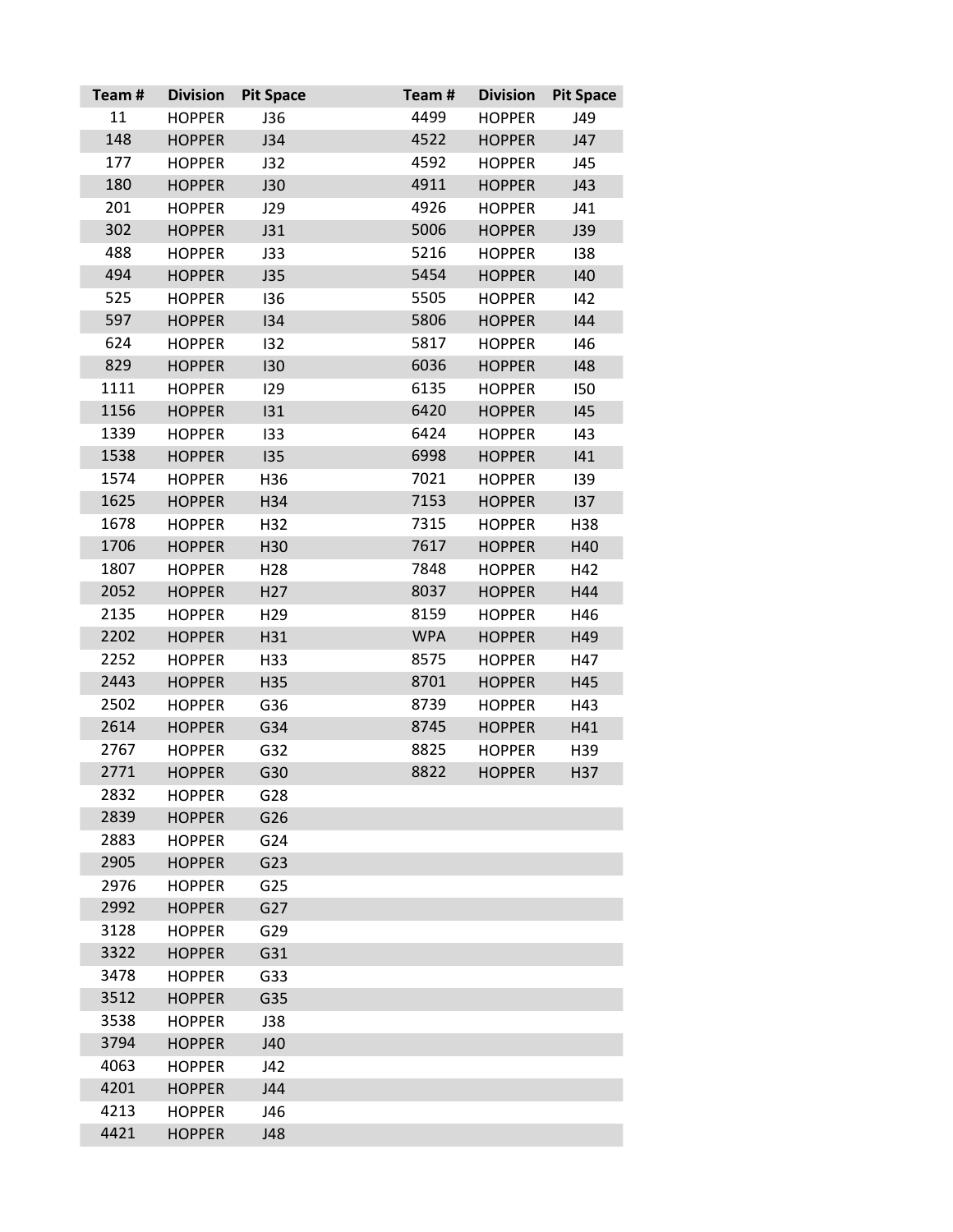| Team#      | <b>Division</b> | <b>Pit Space</b> | Team# | <b>Division</b> | <b>Pit Space</b> |
|------------|-----------------|------------------|-------|-----------------|------------------|
| 33         | <b>TURING</b>   | J14              | 4611  | <b>TURING</b>   | J21              |
| 70         | <b>TURING</b>   | J12              | 4613  | <b>TURING</b>   | J19              |
| 85         | <b>TURING</b>   | J10              | 4735  | <b>TURING</b>   | J17              |
| 125        | <b>TURING</b>   | J08              | 4905  | <b>TURING</b>   | J15              |
| 341        | <b>TURING</b>   | <b>JO6</b>       | 4944  | <b>TURING</b>   | 116              |
| 386        | <b>TURING</b>   | J04              | 5152  | <b>TURING</b>   | 118              |
| 503        | <b>TURING</b>   | J01              | 5172  | <b>TURING</b>   | 120              |
| 649        | <b>TURING</b>   | J <sub>03</sub>  | 5298  | <b>TURING</b>   | 122              |
| 876        | <b>TURING</b>   | J05              | 5406  | <b>TURING</b>   | 124              |
| 971        | <b>TURING</b>   | J07              | 5460  | <b>TURING</b>   | 126              |
| 1261       | <b>TURING</b>   | J11              | 5484  | <b>TURING</b>   | 128              |
| 1391       | <b>TURING</b>   | J13              | 5985  | <b>TURING</b>   | 127              |
| 1403       | <b>TURING</b>   | 114              | 6300  | <b>TURING</b>   | 125              |
| 1555       | <b>TURING</b>   | 112              | 6340  | <b>TURING</b>   | 123              |
| 1577       | <b>TURING</b>   | 110              | 6358  | <b>TURING</b>   | 121              |
| 1671       | <b>TURING</b>   | 108              | 6401  | <b>TURING</b>   | 119              |
| 1741       | <b>TURING</b>   | 106              | 6453  | <b>TURING</b>   | 117              |
| 1792       | <b>TURING</b>   | 104              | 6586  | <b>TURING</b>   | 115              |
| <b>WPA</b> | <b>TURING</b>   | 102              | 6652  | <b>TURING</b>   | H16              |
| 2056       | <b>TURING</b>   | 105              | 6749  | <b>TURING</b>   | H <sub>18</sub>  |
| 2080       | <b>TURING</b>   | 107              | 7072  | <b>TURING</b>   | H <sub>20</sub>  |
| 2220       | <b>TURING</b>   | 109              | 8006  | <b>TURING</b>   | H <sub>22</sub>  |
| 2337       | <b>TURING</b>   | 111              | 8022  | <b>TURING</b>   | H <sub>24</sub>  |
| 2383       | <b>TURING</b>   | 113              | 8033  | <b>TURING</b>   | H <sub>26</sub>  |
| 2468       | <b>TURING</b>   | H14              | 8516  | <b>TURING</b>   | H <sub>25</sub>  |
| 2539       | <b>TURING</b>   | H12              | 8537  | <b>TURING</b>   | H <sub>23</sub>  |
| 3061       | <b>TURING</b>   | H <sub>10</sub>  | 8574  | <b>TURING</b>   | H21              |
| 3142       | <b>TURING</b>   | H08              | 8708  | <b>TURING</b>   | H <sub>19</sub>  |
| 3171       | <b>TURING</b>   | H06              | 8793  | <b>TURING</b>   | H17              |
| 3357       | <b>TURING</b>   | H <sub>01</sub>  | 8818  | <b>TURING</b>   | H <sub>15</sub>  |
| 3360       | <b>TURING</b>   | H <sub>03</sub>  |       |                 |                  |
| 3655       | <b>TURING</b>   | H <sub>05</sub>  |       |                 |                  |
| 3668       | <b>TURING</b>   | H07              |       |                 |                  |
| 3749       | <b>TURING</b>   | H <sub>09</sub>  |       |                 |                  |
| 3792       | <b>TURING</b>   | H11              |       |                 |                  |
| 3824       | <b>TURING</b>   | H <sub>13</sub>  |       |                 |                  |
| 3932       | <b>TURING</b>   | J16              |       |                 |                  |
| 3952       | TURING          | J18              |       |                 |                  |
| 3959       | <b>TURING</b>   | J20              |       |                 |                  |
| 3986       | <b>TURING</b>   | J22              |       |                 |                  |
| 4003       | <b>TURING</b>   | J24              |       |                 |                  |
| 4089       | <b>TURING</b>   | J26              |       |                 |                  |
| 4099       | <b>TURING</b>   | J28              |       |                 |                  |
| 4188       | <b>TURING</b>   | J27              |       |                 |                  |
| 4400       | <b>TURING</b>   | J25              |       |                 |                  |
| 4414       | <b>TURING</b>   | J23              |       |                 |                  |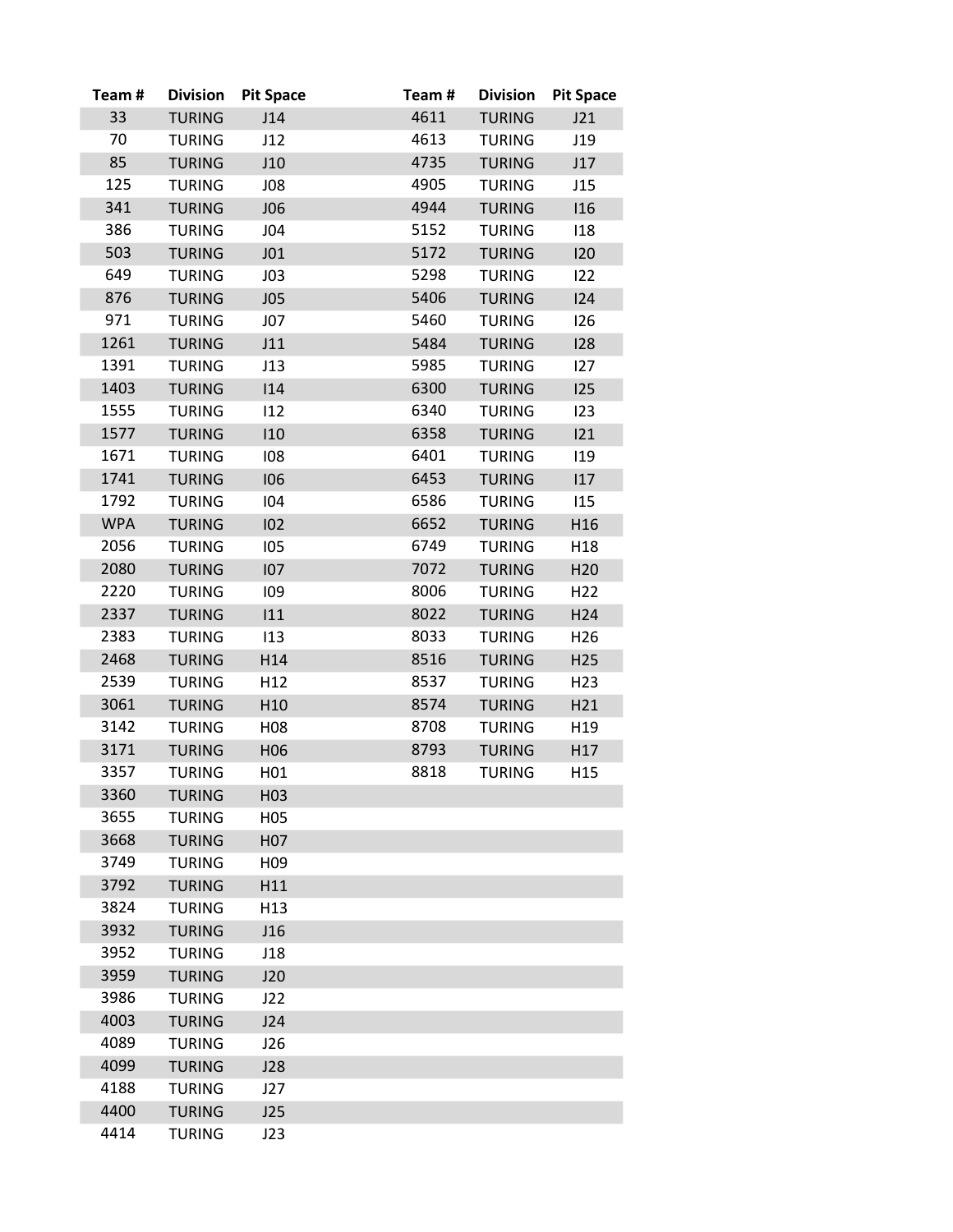| Team# | <b>Division</b> | <b>Pit Space</b> | Team#      | <b>Division</b> | <b>Pit Space</b> |
|-------|-----------------|------------------|------------|-----------------|------------------|
| 86    | <b>GALILEO</b>  | F36              | 3459       | <b>GALILEO</b>  | G50              |
| 88    | <b>GALILEO</b>  | F34              | 3476       | <b>GALILEO</b>  | G49              |
| 118   | <b>GALILEO</b>  | F32              | 3504       | <b>GALILEO</b>  | G47              |
| 254   | <b>GALILEO</b>  | F30              | 3641       | <b>GALILEO</b>  | G45              |
| 316   | <b>GALILEO</b>  | F <sub>28</sub>  | 3937       | <b>GALILEO</b>  | G43              |
| 364   | <b>GALILEO</b>  | F <sub>26</sub>  | 3970       | <b>GALILEO</b>  | G41              |
| 401   | <b>GALILEO</b>  | F24              | 4135       | <b>GALILEO</b>  | G39              |
| 498   | <b>GALILEO</b>  | F22              | 4329       | <b>GALILEO</b>  | F38              |
| 599   | <b>GALILEO</b>  | F <sub>20</sub>  | 4381       | <b>GALILEO</b>  | F40              |
| 694   | <b>GALILEO</b>  | F18              | 4415       | <b>GALILEO</b>  | F42              |
| 846   | GALILEO         | F17              | 4786       | <b>GALILEO</b>  | F44              |
| 857   | <b>GALILEO</b>  | F <sub>19</sub>  | 5086       | <b>GALILEO</b>  | F46              |
| 1023  | <b>GALILEO</b>  | F21              | 5089       | <b>GALILEO</b>  | F48              |
| 1477  | <b>GALILEO</b>  | F <sub>23</sub>  | 5114       | <b>GALILEO</b>  | F50              |
| 1506  | <b>GALILEO</b>  | F <sub>25</sub>  | 5422       | <b>GALILEO</b>  | F45              |
| 1619  | <b>GALILEO</b>  | F27              | 5612       | <b>GALILEO</b>  | F43              |
| 1629  | <b>GALILEO</b>  | F <sub>29</sub>  | 5705       | <b>GALILEO</b>  | F41              |
| 1731  | <b>GALILEO</b>  | F31              | 5724       | <b>GALILEO</b>  | F39              |
| 1732  | <b>GALILEO</b>  | F33              | 5809       | <b>GALILEO</b>  | F37              |
| 1745  | <b>GALILEO</b>  | F35              | 5903       | <b>GALILEO</b>  | E38              |
| 1756  | <b>GALILEO</b>  | E36              | 6413       | <b>GALILEO</b>  | E40              |
| 1771  | <b>GALILEO</b>  | E34              | 6672       | <b>GALILEO</b>  | E42              |
| 1816  | <b>GALILEO</b>  | E32              | 7541       | <b>GALILEO</b>  | E44              |
| 1828  | <b>GALILEO</b>  | E30              | 8122       | <b>GALILEO</b>  | E46              |
| 1868  | <b>GALILEO</b>  | E28              | <b>WPA</b> | <b>GALILEO</b>  | E49              |
| 1914  | <b>GALILEO</b>  | E26              | 8153       | <b>GALILEO</b>  | E47              |
| 1918  | <b>GALILEO</b>  | E24              | 8546       | <b>GALILEO</b>  | E45              |
| 2147  | <b>GALILEO</b>  | E22              | 8573       | <b>GALILEO</b>  | E43              |
| 2168  | <b>GALILEO</b>  | E20              | 8590       | <b>GALILEO</b>  | E41              |
| 2438  | <b>GALILEO</b>  | E18              | 8841       | <b>GALILEO</b>  | E39              |
| 2481  | <b>GALILEO</b>  | E17              | 8898       | <b>GALILEO</b>  | E37              |
| 2506  | <b>GALILEO</b>  | E19              |            |                 |                  |
| 2556  | <b>GALILEO</b>  | E21              |            |                 |                  |
| 2557  | <b>GALILEO</b>  | E23              |            |                 |                  |
| 2586  | <b>GALILEO</b>  | E <sub>25</sub>  |            |                 |                  |
| 2590  | <b>GALILEO</b>  | E27              |            |                 |                  |
| 2601  | <b>GALILEO</b>  | E29              |            |                 |                  |
| 2638  | <b>GALILEO</b>  | E31              |            |                 |                  |
| 2687  | <b>GALILEO</b>  | E33              |            |                 |                  |
| 2959  | <b>GALILEO</b>  | E35              |            |                 |                  |
| 2960  | <b>GALILEO</b>  | G38              |            |                 |                  |
| 2974  | <b>GALILEO</b>  | G40              |            |                 |                  |
| 3166  | <b>GALILEO</b>  | G42              |            |                 |                  |
| 3175  | <b>GALILEO</b>  | G44              |            |                 |                  |
| 3256  | <b>GALILEO</b>  | G46              |            |                 |                  |
| 3414  | <b>GALILEO</b>  | G48              |            |                 |                  |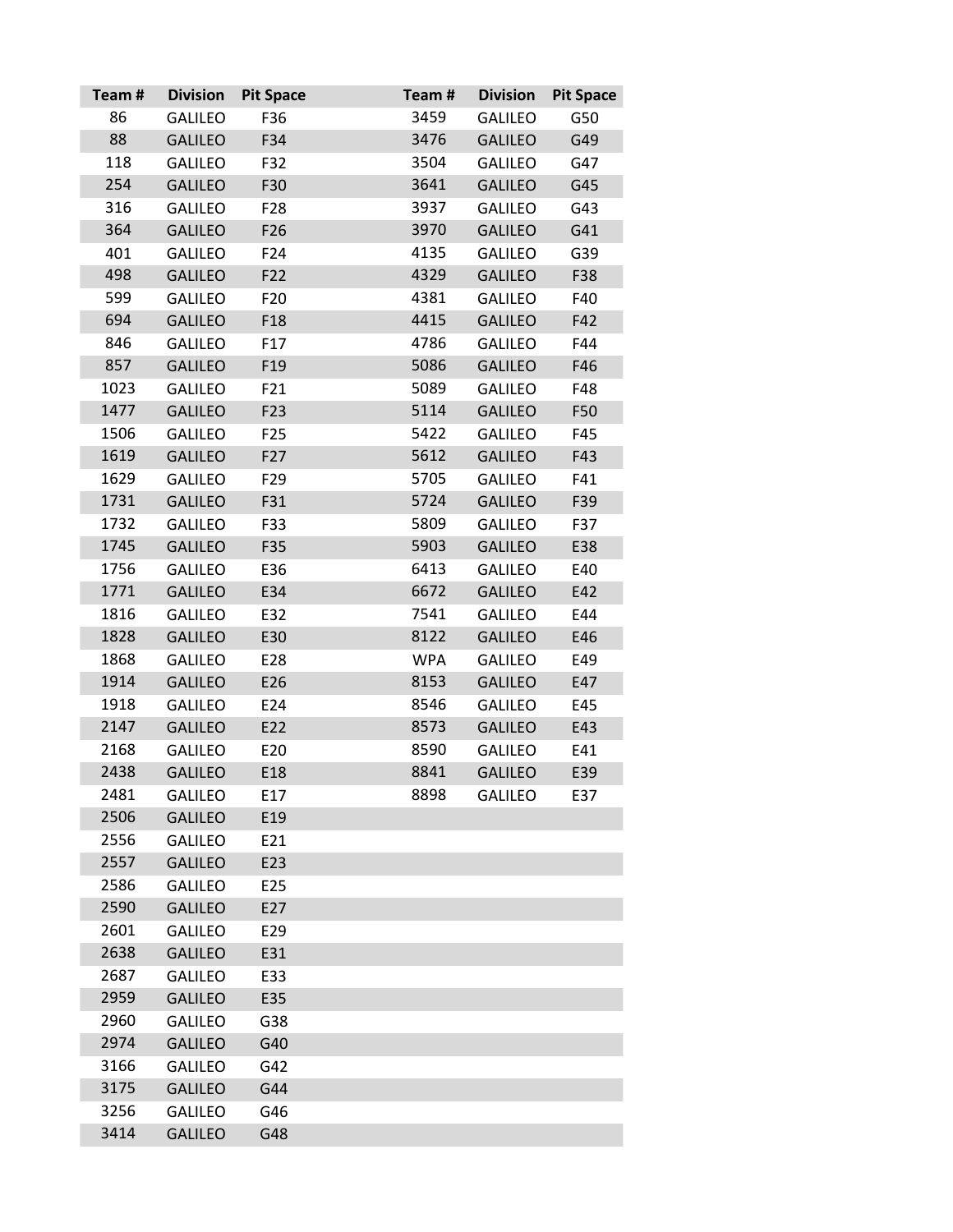| Team#      | <b>Division</b> | <b>Pit Space</b> | Team# | <b>Division</b> | <b>Pit Space</b> |
|------------|-----------------|------------------|-------|-----------------|------------------|
| 41         | <b>ROEBLING</b> | G14              | 4451  | <b>ROEBLING</b> | D05              |
| 67         | <b>ROEBLING</b> | G12              | 4481  | <b>ROEBLING</b> | D07              |
| 107        | <b>ROEBLING</b> | G10              | 4488  | <b>ROEBLING</b> | D11              |
| 115        | <b>ROEBLING</b> | G08              | 4593  | <b>ROEBLING</b> | D13              |
| 176        | <b>ROEBLING</b> | G06              | 4607  | <b>ROEBLING</b> | G16              |
| 230        | <b>ROEBLING</b> | G <sub>04</sub>  | 4775  | <b>ROEBLING</b> | G18              |
| 340        | <b>ROEBLING</b> | G <sub>02</sub>  | 4795  | <b>ROEBLING</b> | G20              |
| 359        | <b>ROEBLING</b> | G01              | 4829  | <b>ROEBLING</b> | G22              |
| 836        | <b>ROEBLING</b> | G03              | 4930  | <b>ROEBLING</b> | G21              |
| 1218       | <b>ROEBLING</b> | G05              | 5437  | <b>ROEBLING</b> | G19              |
| 1293       | <b>ROEBLING</b> | G07              | 5712  | <b>ROEBLING</b> | G17              |
| 1468       | <b>ROEBLING</b> | G11              | 5813  | <b>ROEBLING</b> | G15              |
| 1511       | <b>ROEBLING</b> | G13              | 5827  | <b>ROEBLING</b> | F16              |
| 1701       | <b>ROEBLING</b> | F14              | 5895  | <b>ROEBLING</b> | F <sub>15</sub>  |
| 1902       | <b>ROEBLING</b> | F12              | 5900  | <b>ROEBLING</b> | E16              |
| 1923       | <b>ROEBLING</b> | F10              | 5913  | <b>ROEBLING</b> | E15              |
| 1939       | <b>ROEBLING</b> | F08              | 5940  | <b>ROEBLING</b> | D16              |
| 1987       | <b>ROEBLING</b> | F06              | 6078  | <b>ROEBLING</b> | D18              |
| 2016       | <b>ROEBLING</b> | F04              | 6328  | <b>ROEBLING</b> | D <sub>20</sub>  |
| <b>WPA</b> | <b>ROEBLING</b> | F02              | 6800  | <b>ROEBLING</b> | D <sub>22</sub>  |
| 2075       | <b>ROEBLING</b> | F05              | 6838  | <b>ROEBLING</b> | D24              |
| 2199       | <b>ROEBLING</b> | F <sub>0</sub> 7 | 7407  | <b>ROEBLING</b> | D <sub>26</sub>  |
| 2212       | <b>ROEBLING</b> | F09              | 7419  | <b>ROEBLING</b> | D <sub>28</sub>  |
| 2338       | <b>ROEBLING</b> | F11              | 7457  | <b>ROEBLING</b> | D30              |
| 2341       | <b>ROEBLING</b> | F13              | 7483  | <b>ROEBLING</b> | D <sub>27</sub>  |
| 2471       | <b>ROEBLING</b> | E14              | 7485  | <b>ROEBLING</b> | D <sub>25</sub>  |
| 2478       | <b>ROEBLING</b> | E12              | 8717  | <b>ROEBLING</b> | D <sub>23</sub>  |
| 2531       | <b>ROEBLING</b> | E10              | 8788  | <b>ROEBLING</b> | D21              |
| 2834       | <b>ROEBLING</b> | E08              | 8840  | <b>ROEBLING</b> | D19              |
| 2869       | <b>ROEBLING</b> | E06              | 8853  | <b>ROEBLING</b> | D17              |
| 3075       | <b>ROEBLING</b> | E01              | 8861  | <b>ROEBLING</b> | D <sub>15</sub>  |
| 3182       | <b>ROEBLING</b> | E03              |       |                 |                  |
| 3197       | <b>ROEBLING</b> | E05              |       |                 |                  |
| 3310       | <b>ROEBLING</b> | E07              |       |                 |                  |
| 3374       | <b>ROEBLING</b> | E09              |       |                 |                  |
| 3467       | <b>ROEBLING</b> | E11              |       |                 |                  |
| 3534       | <b>ROEBLING</b> | E13              |       |                 |                  |
| 3539       | <b>ROEBLING</b> | D14              |       |                 |                  |
| 3620       | <b>ROEBLING</b> | D <sub>12</sub>  |       |                 |                  |
| 3636       | <b>ROEBLING</b> | D <sub>10</sub>  |       |                 |                  |
| 4013       | <b>ROEBLING</b> | D08              |       |                 |                  |
| 4020       | <b>ROEBLING</b> | D06              |       |                 |                  |
| 4130       | <b>ROEBLING</b> | D04              |       |                 |                  |
| 4143       | <b>ROEBLING</b> | D <sub>02</sub>  |       |                 |                  |
| 4265       | <b>ROEBLING</b> | D01              |       |                 |                  |
| 4362       | <b>ROEBLING</b> | D03              |       |                 |                  |